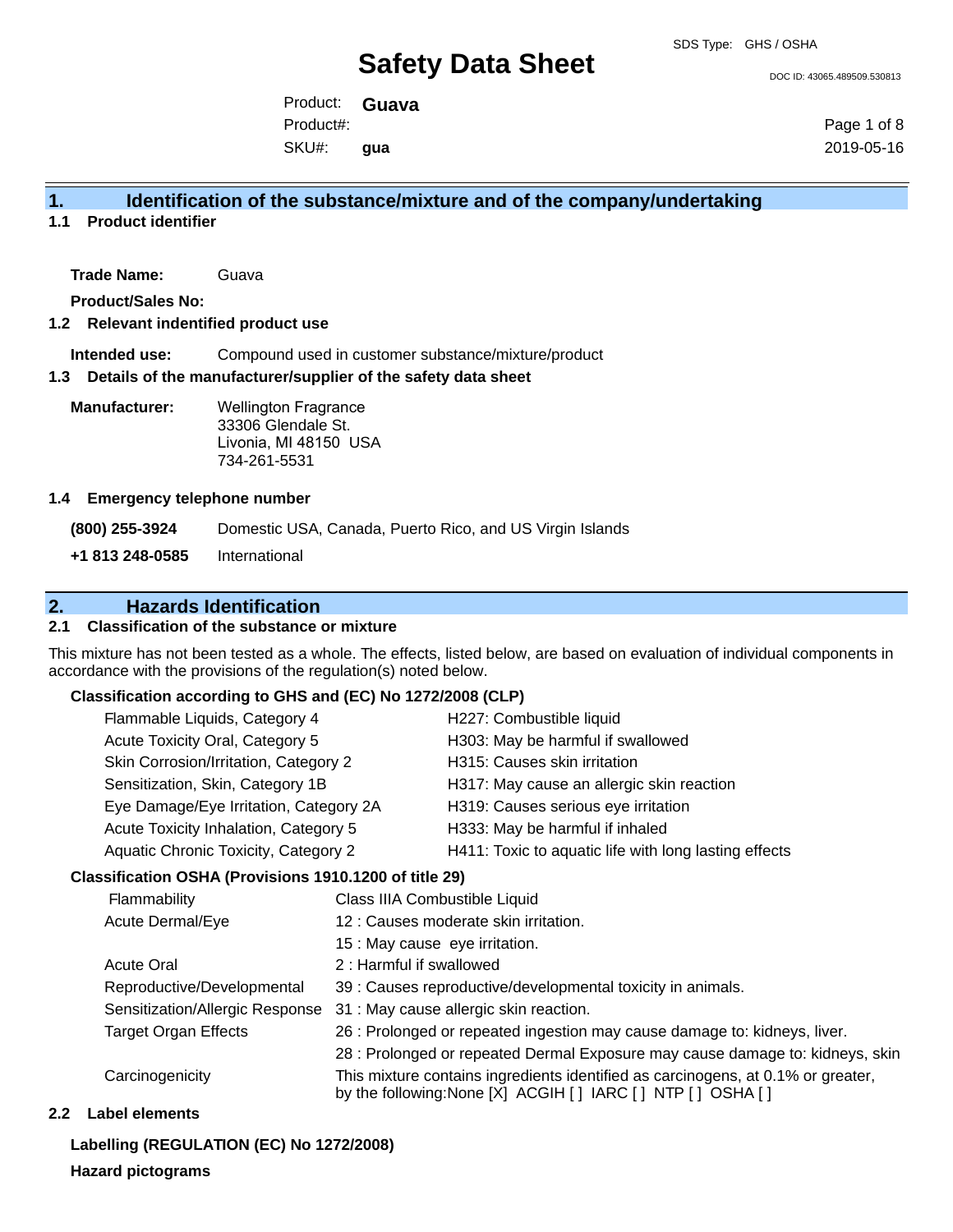DOC ID: 43065.489509.530813

Page 2 of 8 2019-05-16

Product: **Guava** SKU#: Product#: **gua**



# **Signal Word: Warning Hazard statments**

| αι νι οιαιπισπιο  |                                                 |
|-------------------|-------------------------------------------------|
| H <sub>22</sub> 7 | Combustible liquid                              |
| H <sub>303</sub>  | May be harmful if swallowed                     |
| H315              | Causes skin irritation                          |
| H317              | May cause an allergic skin reaction             |
| H319              | Causes serious eye irritation                   |
| H333              | May be harmful if inhaled                       |
| H411              | Toxic to aquatic life with long lasting effects |

### **Precautionary Statements**

### **Prevention:**

| P <sub>235</sub> | Keep cool                                                             |
|------------------|-----------------------------------------------------------------------|
| P <sub>264</sub> | Wash hands thoroughly after handling                                  |
| P <sub>272</sub> | Contaminated work clothing should not be allowed out of the workplace |
| P <sub>273</sub> | Avoid release to the environment                                      |

### **Response:**

| $P302 + P352$        | IF ON SKIN: Wash with soap and water                                                                                                  |
|----------------------|---------------------------------------------------------------------------------------------------------------------------------------|
| $P304 + P312$        | IF INHALED: Call a POISON CENTER or doctor/physician if you feel unwell                                                               |
| $P305 + P351 + P338$ | IF IN EYES: Rinse cautiously with water for several minutes Remove contact lenses if<br>present and easy to do. continue rinsing      |
| P312                 | Call a POISON CENTER or doctor/physician if you feel unwell                                                                           |
| $P333 + P313$        | If skin irritation or a rash occurs: Get medical advice/attention                                                                     |
| $P337 + P313$        | If eye irritation persists: Get medical advice/attention                                                                              |
| P362                 | Take off contaminated clothing and wash before reuse                                                                                  |
| P363                 | Wash contaminated clothing before reuse                                                                                               |
| P370 + P378          | In case of fire: Use Carbon dioxide (CO2), Dry chemical, or Foam for extinction. Do not use<br>a direct water jet on burning material |
| P391                 | <b>Collect Spillage</b>                                                                                                               |
|                      |                                                                                                                                       |

## **2.3 Other Hazards**

### **no data available**

# **3. Composition/Information on Ingredients**

### **3.1 Mixtures**

This product is a complex mixture of ingredients, which contains among others the following substance(s), presenting a health or environmental hazard within the meaning of the UN Globally Harmonized System of Classification and Labeling of Chemicals (GHS):

| CAS#<br>Ingredient | EC#       | Conc.<br>Range | <b>GHS Classification</b> | <b>OSHA Classification</b> |
|--------------------|-----------|----------------|---------------------------|----------------------------|
| 84-66-2            | 201-550-6 | $40 - 50 \%$   | H316: H402                |                            |
| Diethyl phthalate  |           |                |                           |                            |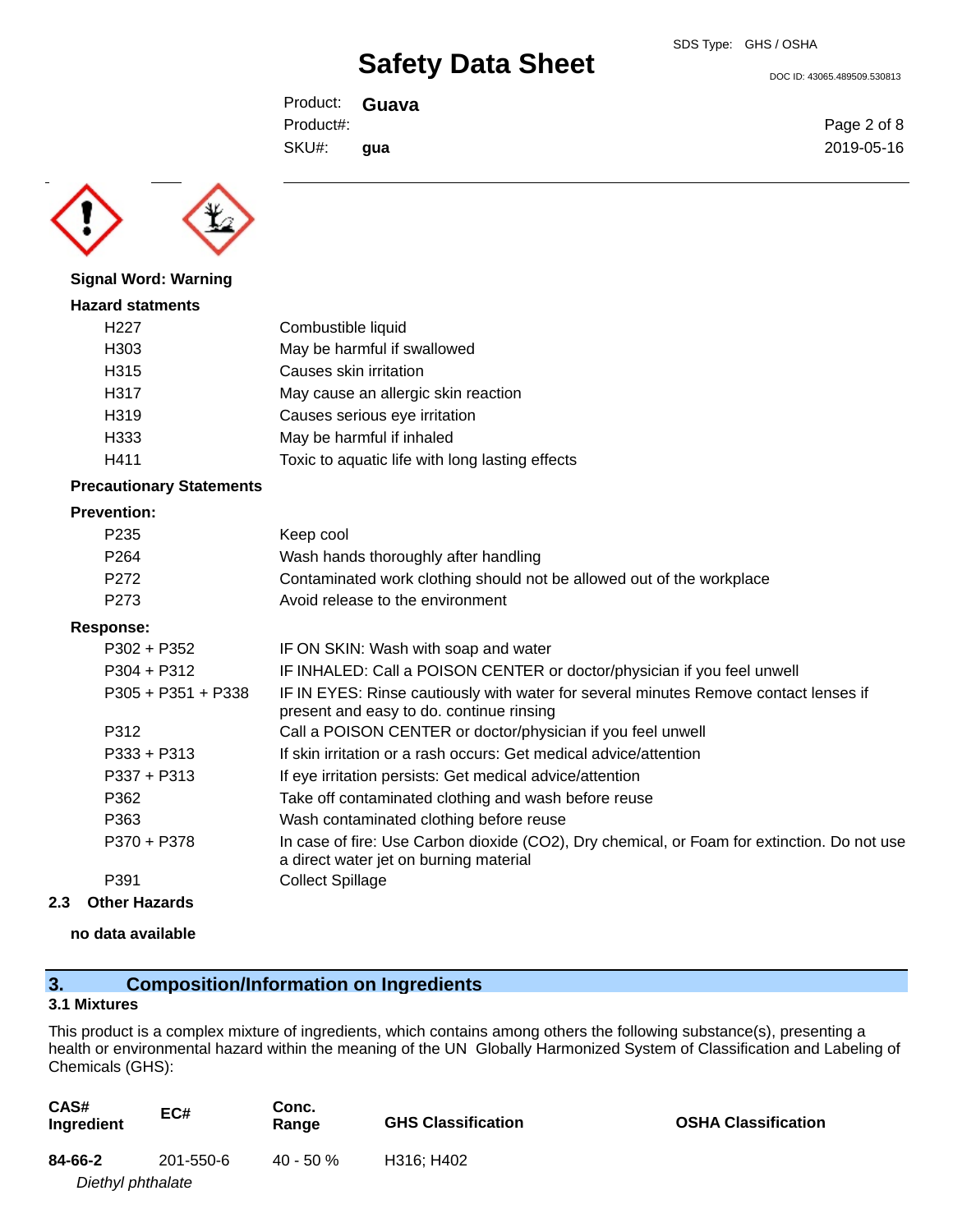SDS Type: GHS / OSHA

DOC ID: 43065.489509.530813

Product: **Guava** SKU#: Product#: **gua**

Page 3 of 8 2019-05-16

| CAS#                   | EC#                             | Conc.                                             | <b>GHS Classification</b>           | <b>OSHA Classification</b> |
|------------------------|---------------------------------|---------------------------------------------------|-------------------------------------|----------------------------|
| Ingredient             |                                 | Range                                             |                                     |                            |
| 120-51-4               | 204-402-9                       | 10 - 20 %                                         | H302; H313; H400; H411              | 28, 3                      |
| <b>Benzyl Benzoate</b> |                                 |                                                   |                                     |                            |
| 8050-15-5              | 232-476-2                       | 10 - 20 %                                         | H402; H412                          | 31                         |
|                        |                                 | Methyl ester of rosin (partially hydrogenated)    |                                     |                            |
| 78-70-6                | 201-134-4                       | $5 - 10%$                                         | H227; H303; H315; H317; H319; H402  | 12, 26                     |
| Linalool               |                                 |                                                   |                                     |                            |
| 15356-70-4             | 239-388-3                       | $2 - 5%$                                          | H227; H303; H315; H320; H402        |                            |
| <b>Menthol</b>         |                                 |                                                   |                                     |                            |
| 68647-72-3             | 232-433-8                       | $2 - 5%$                                          | H226; H304; H315; H317; H400; H410  | 12, 3, 31                  |
| Limonene               |                                 |                                                   |                                     |                            |
| 706-14-9               | 211-892-8                       | $2 - 5%$                                          | H316                                |                            |
| gamma-Decalactone      |                                 |                                                   |                                     |                            |
| 88-41-5                | 201-828-7                       | $2 - 5%$                                          | H227; H303; H316; H401; H411        | 12, 2                      |
|                        | 2-t-Butylcyclohexyl acetate     |                                                   |                                     |                            |
| 32210-23-4             | 250-954-9                       | $2 - 5%$                                          | H303; H317; H401                    | 11, 15                     |
|                        | 4-tert-Butylcyclohexyl acetate  |                                                   |                                     |                            |
| 125-12-2               | 204-727-6                       | $1 - 2%$                                          | H227; H316; H401                    | 11, 15                     |
| Isobornyl acetate      |                                 |                                                   |                                     |                            |
| 4180-23-8              | 224-052-0                       | $1 - 2%$                                          | H303; H316; H317; H401              | 11, 15                     |
|                        | trans-Anethole [(E)-Anethole]   |                                                   |                                     |                            |
| 105-54-4               | 203-306-4                       | $1 - 2%$                                          | H226; H401                          | 11                         |
| Ethyl butyrate         |                                 |                                                   |                                     |                            |
| 103-60-6               | 203-127-1                       | $1 - 2%$                                          | H316                                | 11                         |
|                        | 2-Phenoxyethyl isobutyrate      |                                                   |                                     |                            |
| 54830-99-8             | 259-367-2                       | $1 - 2%$                                          | H303; H316; H402                    |                            |
|                        | Acetoxydihydrodicyclopentadiene |                                                   |                                     |                            |
| 6413-10-1              | 229-114-0                       | $1 - 2%$                                          | H <sub>227</sub> ; H <sub>316</sub> | 11                         |
|                        |                                 | Ethyl 2-methyl-1,3-dioxolane-2-acetate (Fructone) |                                     |                            |
| 14901-07-6             | 238-969-9                       | $1 - 2%$                                          | H316; H401; H411                    | 11, 39                     |
| beta-Ionone            |                                 |                                                   |                                     |                            |
| 122-40-7               | 204-541-5                       | $0.1 - 1.0 %$                                     | H303; H316; H317; H401; H411        | 11, 15                     |
| Amyl Cinnamal          |                                 |                                                   |                                     |                            |
| 5392-40-5              | 226-394-6                       | $0.1 - 1.0 %$                                     | H313; H315; H317; H319; H401        | 26                         |
| Citral                 |                                 |                                                   |                                     |                            |
| 77-83-8                | 201-061-8                       | $0.1 - 1.0 %$                                     | H317; H401; H411                    | 11, 15                     |
|                        | Ethyl Methylphenylglycidate     |                                                   |                                     |                            |
| 127-43-5               | 204-843-7                       | $0.1 - 1.0 %$                                     | H315; H317; H401; H411              | 11, 15, 19, 26, 28, 31     |
| Methyl-ß-ionone        |                                 |                                                   |                                     |                            |
| 127-51-5               | 204-846-3                       | $0.1 - 1.0 %$                                     | H316; H317; H320; H401; H411        | 11, 15, 19, 26, 28, 31     |
| a-Isomethyl ionone     |                                 |                                                   |                                     |                            |
| 14073-97-3             | 237-926-1                       | $0.1 - 1.0 %$                                     | H227; H303; H315; H317; H402        | 26, 3, 36                  |
| I-Menthone             |                                 |                                                   |                                     |                            |

See Section 16 for full text of GHS classification codes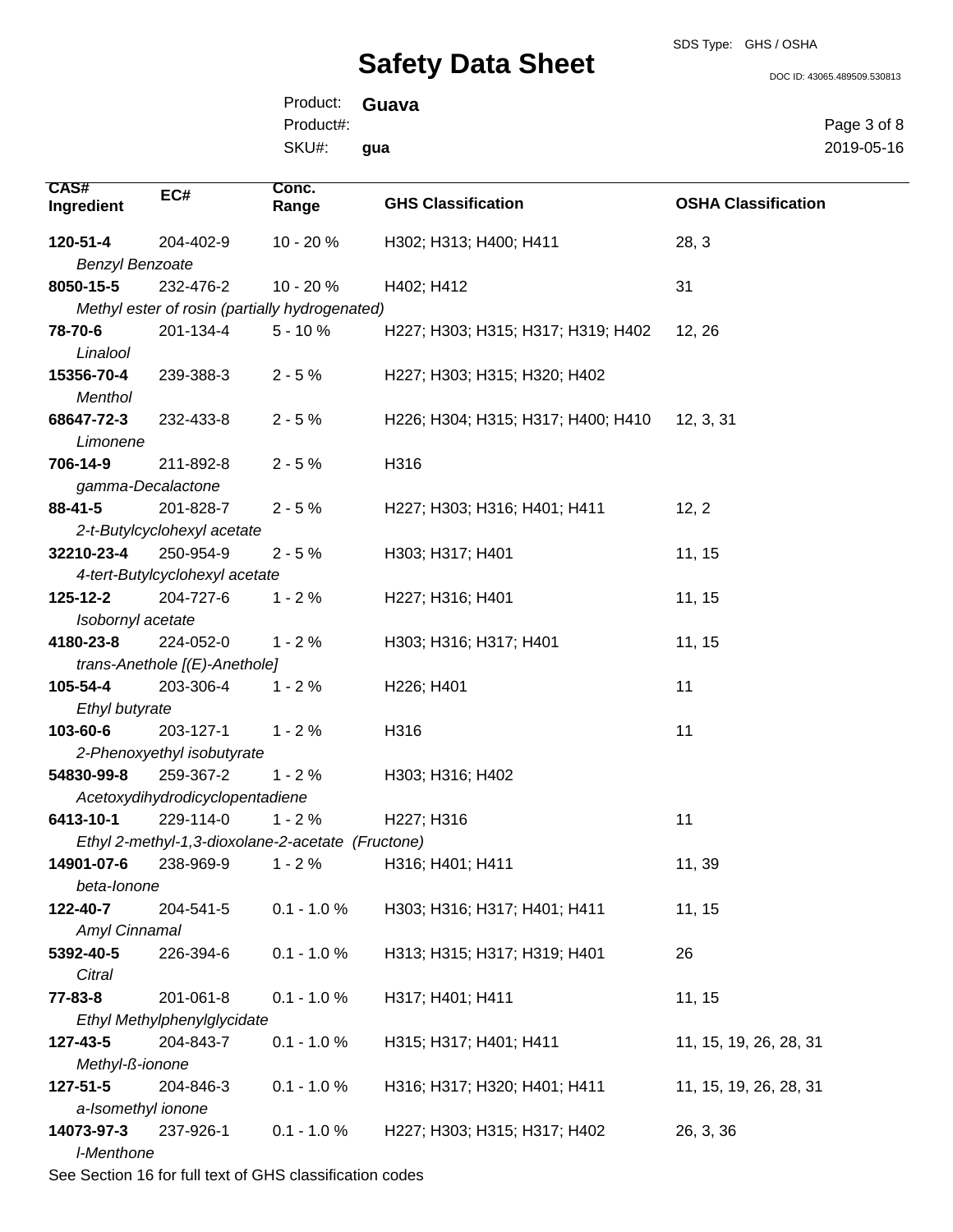SDS Type: GHS / OSHA

DOC ID: 43065.489509.530813

Product: **Guava** SKU#: Product#: **gua**

Page 4 of 8 2019-05-16

Total Hydrocarbon Content  $(\% w/w) = 3.00$ 

| 4.                                              | <b>First Aid Measures</b>                                                  |                                                                                                               |  |  |
|-------------------------------------------------|----------------------------------------------------------------------------|---------------------------------------------------------------------------------------------------------------|--|--|
| <b>Description of first aid measures</b><br>4.1 |                                                                            |                                                                                                               |  |  |
|                                                 | Inhalation:                                                                | Remove from exposure site to fresh air and keep at rest.<br>Obtain medical advice.                            |  |  |
| <b>Eye Exposure:</b>                            |                                                                            | Flush immediately with water for at least 15 minutes.<br>Contact physician if symptoms persist.               |  |  |
|                                                 | <b>Skin Exposure:</b>                                                      | Remove contaminated clothes. Wash thoroughly with water (and soap).<br>Contact physician if symptoms persist. |  |  |
|                                                 | Ingestion:                                                                 | Rinse mouth with water and obtain medical advice.                                                             |  |  |
| 4.2                                             | Most important symptoms and effects, both acute and delayed                |                                                                                                               |  |  |
|                                                 | <b>Symptoms:</b>                                                           | no data available                                                                                             |  |  |
|                                                 | Risks:<br>Refer to Section 2.2 "Hazard Statements"                         |                                                                                                               |  |  |
| 4.3                                             | Indication of any immediate medical attention and special treatment needed |                                                                                                               |  |  |
|                                                 | <b>Treatment:</b>                                                          | Refer to Section 2.2 "Response"                                                                               |  |  |
| 5.                                              | <b>Fire-Fighting measures</b>                                              |                                                                                                               |  |  |
| 5.1                                             | <b>Extinguishing media</b>                                                 |                                                                                                               |  |  |
|                                                 | Suitable:                                                                  | Carbon dioxide (CO2), Dry chemical, Foam                                                                      |  |  |
|                                                 | Unsuitable                                                                 | Do not use a direct water jet on burning material                                                             |  |  |
|                                                 | Special hazards arising from the substance or mixture                      |                                                                                                               |  |  |
| 5.3                                             | <b>During fire fighting:</b><br><b>Advice for firefighters</b>             | Water may be ineffective                                                                                      |  |  |
|                                                 | <b>Further information:</b>                                                | Standard procedure for chemical fires                                                                         |  |  |

**6. Accidental Release Measures**

## **6.1 Personal precautions, protective equipment and emergency procedures**

Avoid inhalation and contact with skin and eyes. A self-contained breathing apparatus is recommended in case of a major spill.

### **6.2 Environmental precautions**

Keep away from drains, soil, and surface and groundwater.

### **6.3 Methods and materials for containment and cleaning up**

Clean up spillage promptly. Remove ignition sources. Provide adequate ventilation. Avoid excessive inhalation of vapors. Gross spillages should be contained by use of sand or inert powder and disposed of according to the local regulations.

### **6.4 Reference to other sections**

Not Applicable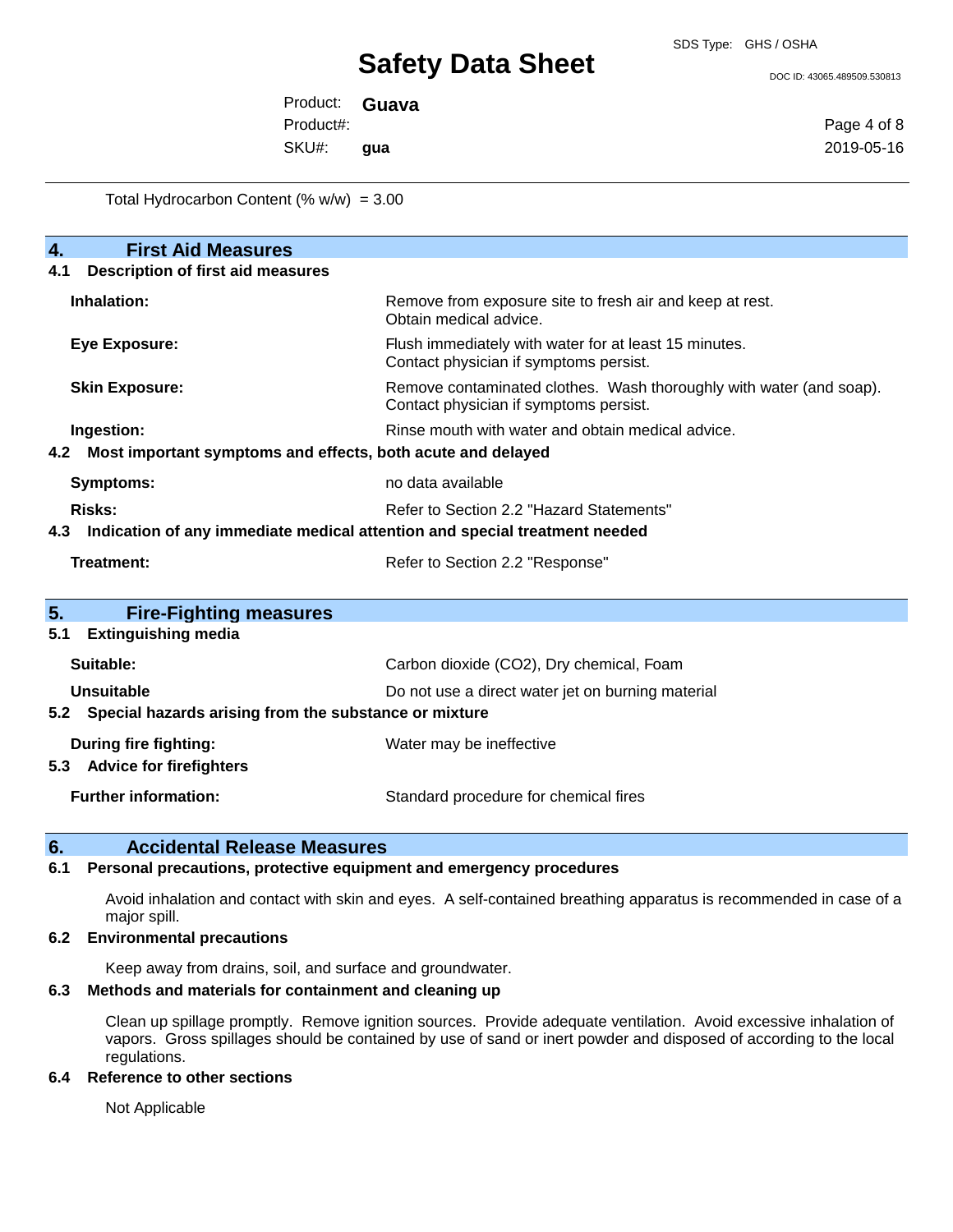SDS Type: GHS / OSHA

DOC ID: 43065.489509.530813

Product: **Guava** SKU#: Product#: **gua**

Page 5 of 8 2019-05-16

# **7. Handling and Storage**

#### **7.1 Precautions for safe handling**

Apply according to good manufacturing and industrial hygiene practices with proper ventilation. Do not drink, eat or smoke while handling. Respect good personal hygiene.

### **7.2 Conditions for safe storage, including any incompatibilities**

Store in a cool, dry and ventilated area away from heat sources and protected from light in tightly closed original container. Avoid plastic and uncoated metal container. Keep air contact to a minimum.

### **7.3 Specific end uses**

No information available

# **8. Exposure Controls/Personal Protection**

### **8.1 Control parameters**

| <b>Exposure Limits:</b><br><b>Component</b> |  |                              | <b>ACGIH</b> | ACGIH                             | OSHA | <b>OSHA</b> |  |
|---------------------------------------------|--|------------------------------|--------------|-----------------------------------|------|-------------|--|
|                                             |  |                              |              | TWA ppm STEL ppm TWA ppm STEL ppm |      |             |  |
| 84-66-2<br>Diethyl phthalate                |  |                              | 5            |                                   |      |             |  |
| <b>Engineering Controls:</b>                |  | Use local exhaust as needed. |              |                                   |      |             |  |

#### **8.2 Exposure controls - Personal protective equipment**

| Eye protection:                | Tightly sealed goggles, face shield, or safety glasses with brow guards and side shields, etc.<br>as may be appropriate for the exposure |
|--------------------------------|------------------------------------------------------------------------------------------------------------------------------------------|
| <b>Respiratory protection:</b> | Avoid excessive inhalation of concentrated vapors. Apply local ventilation where appropriate.                                            |
| <b>Skin protection:</b>        | Avoid Skin contact. Use chemically resistant gloves as needed.                                                                           |

## **9. Physical and Chemical Properties**

### **9.1 Information on basic physical and chemical properties**

| Appearance:                  | Liquid                                 |
|------------------------------|----------------------------------------|
| Odor:                        | Conforms to Standard                   |
| Color:                       | Yellow Tint (G0/1) to Pale Yellow (G2) |
| <b>Viscosity:</b>            | Liquid                                 |
| <b>Freezing Point:</b>       | Not determined                         |
| <b>Boiling Point:</b>        | Not determined                         |
| <b>Melting Point:</b>        | Not determined                         |
| <b>Flashpoint (CCCFP):</b>   | 170 F (76.67 C)                        |
| <b>Auto flammability:</b>    | Not determined                         |
| <b>Explosive Properties:</b> | None Expected                          |
| <b>Oxidizing properties:</b> | None Expected                          |
| Vapor Pressure (mmHg@20 C):  | 1.6071                                 |
| %VOC:                        | 8.8                                    |
| Specific Gravity @ 25 C:     | 1.0200                                 |
| Density @ 25 C:              | 1.0170                                 |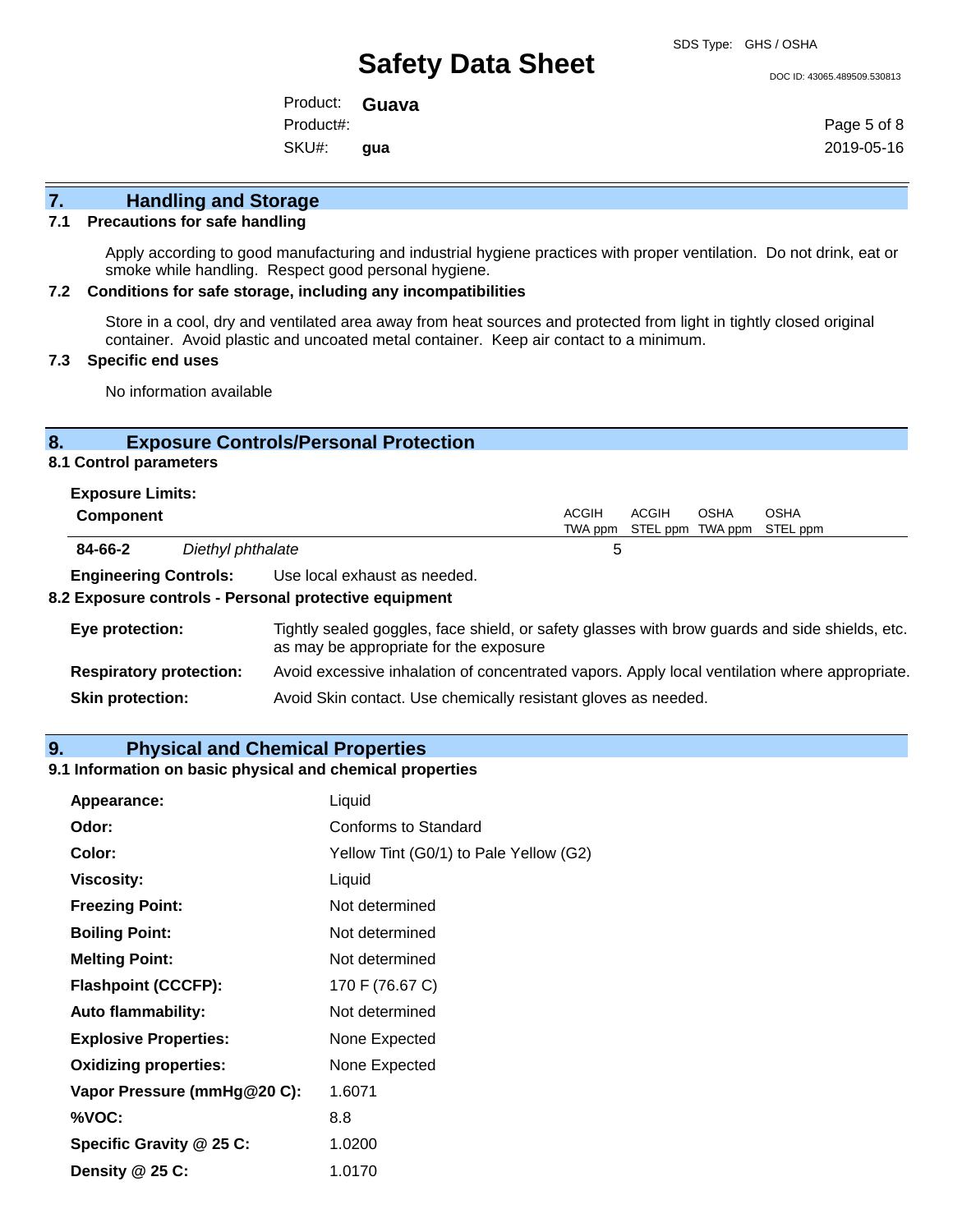DOC ID: 43065.489509.530813

| Product: <b>Guava</b> |     |             |
|-----------------------|-----|-------------|
| Product#:             |     | Page 6 of 8 |
| SKU#:                 | qua | 2019-05-16  |

| Refractive Index @ 20 C: | 1.4920 |
|--------------------------|--------|
| Soluble in:              | Oil    |

# **10. Stability and Reactivity**

| <b>10.1 Reactivity</b>                  | None                                               |
|-----------------------------------------|----------------------------------------------------|
| <b>10.2 Chemical stability</b>          | Stable                                             |
| 10.3 Possibility of hazardous reactions | None known                                         |
| <b>10.4 Conditions to avoid</b>         | None known                                         |
| 10.5 Incompatible materials             | Strong oxidizing agents, strong acids, and alkalis |
| 10.6 Hazardous decomposition products   | None known                                         |

# **11. Toxicological Information**

# **11.1 Toxicological Effects**

Acute Toxicity Estimates (ATEs) based on the individual Ingredient Toxicity Data utilizing the "Additivity Formula"

| Acute toxicity - Oral - (Rat) mg/kg                | (LD50: 3,983.87) May be harmful if swallowed                                 |
|----------------------------------------------------|------------------------------------------------------------------------------|
| Acute toxicity - Dermal - (Rabbit) mg/kg           | (LD50: 5,047.62) Not classified - the classification criteria are<br>not met |
| Acute toxicity - Inhalation - (Rat) mg/L/4hr       | (LC50: 24.82) May be harmful if inhaled                                      |
| <b>Skin corrosion / irritation</b>                 | Causes skin irritation                                                       |
| Serious eye damage / irritation                    | Causes serious eye irritation                                                |
| <b>Respiratory sensitization</b>                   | Not classified - the classification criteria are not met                     |
| <b>Skin sensitization</b>                          | May cause an allergic skin reaction                                          |
| <b>Germ cell mutagenicity</b>                      | Not classified - the classification criteria are not met                     |
| Carcinogenicity                                    | Not classified - the classification criteria are not met                     |
| <b>Reproductive toxicity</b>                       | Not classified - the classification criteria are not met                     |
| Specific target organ toxicity - single exposure   | Not classified - the classification criteria are not met                     |
| Specific target organ toxicity - repeated exposure | Not classified - the classification criteria are not met                     |
| <b>Aspiration hazard</b>                           | Not classified - the classification criteria are not met                     |

| 12.<br><b>Ecological Information</b> |                                                          |
|--------------------------------------|----------------------------------------------------------|
| 12.1 Toxicity                        |                                                          |
| <b>Acute acquatic toxicity</b>       | Not classified - the classification criteria are not met |
| <b>Chronic acquatic toxicity</b>     | Toxic to aquatic life with long lasting effects          |
| <b>Toxicity Data on soil</b>         | no data available                                        |
| <b>Toxicity on other organisms</b>   | no data available                                        |
| 12.2 Persistence and degradability   | no data available                                        |
| 12.3 Bioaccumulative potential       | no data available                                        |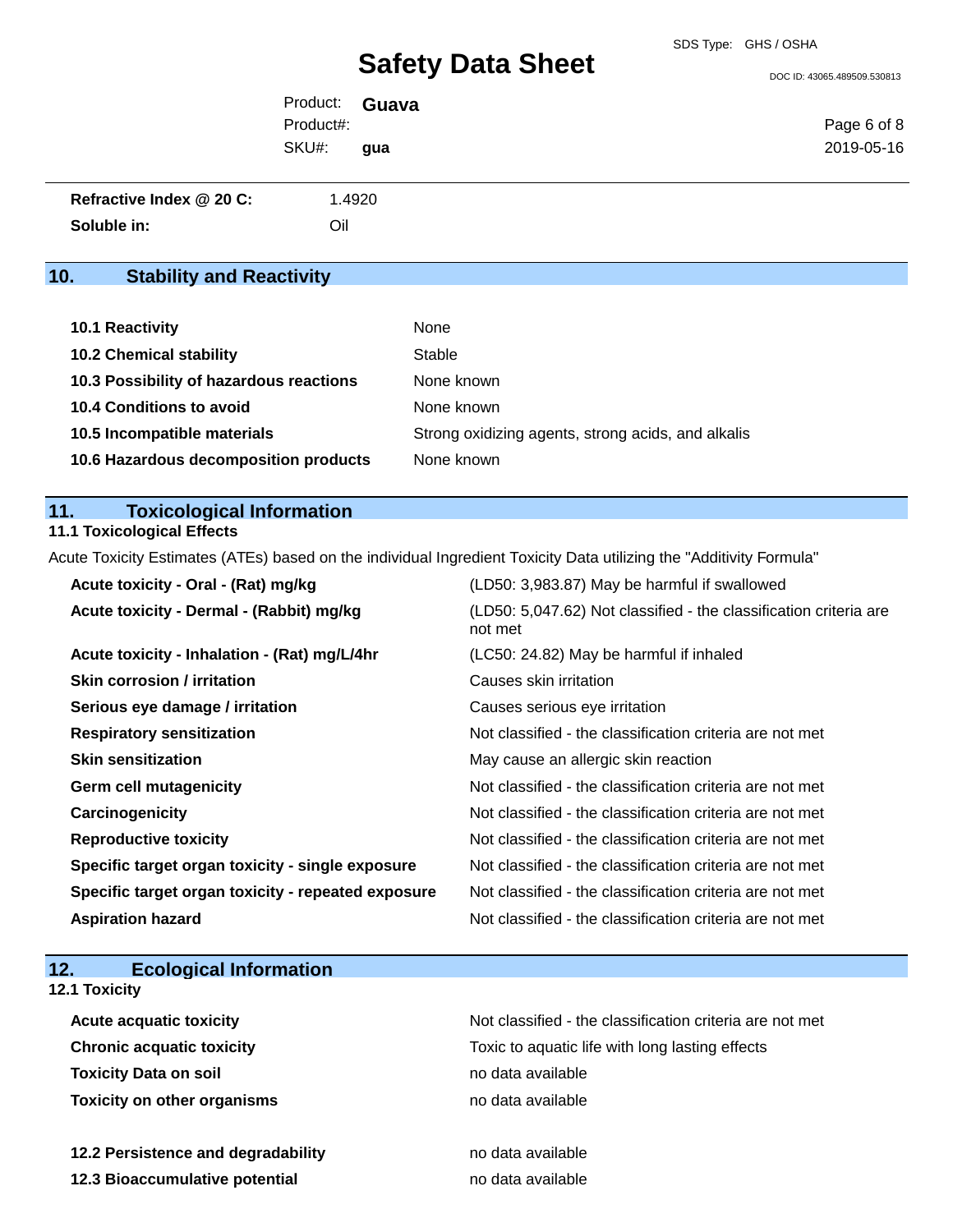SDS Type: GHS / OSHA

DOC ID: 43065.489509.530813

Product: **Guava** SKU#: Product#: **gua**

Page 7 of 8 2019-05-16

### **12.4 Mobility in soil 12.4 Mobility in soil**

#### **12.5 Other adverse effects no data available no data available**

# **13. Disposal Conditions**

### **13.1 Waste treatment methods**

Do not allow product to reach sewage systems. Dispose of in accordance with all local and national regulations. Send to a licensed waste management company.The product should not be allowed to enter drains, water courses or the soil. Do not contaminate ponds, waterways or ditches with chemical or used container.

## **14. Transport Information**

| <b>Regulator</b><br>U.S. DOT (Non-Bulk)            |            | <b>Class</b> | <b>Pack Group</b><br>Not Regulated - Not Dangerous Goods | <b>Sub Risk</b> | UN-nr.        |
|----------------------------------------------------|------------|--------------|----------------------------------------------------------|-----------------|---------------|
| <b>Chemicals NOI</b>                               |            |              |                                                          |                 |               |
| <b>ADR/RID (International Road/Rail)</b>           |            |              |                                                          |                 |               |
| <b>Environmentally Hazardous</b><br>Liquid, n.o.s. | Substance. | 9            | Ш                                                        |                 | <b>UN3082</b> |
| <b>IATA (Air Cargo)</b>                            |            |              |                                                          |                 |               |
| <b>Environmentally Hazardous</b><br>Liquid, n.o.s. | Substance. | 9            | Ш                                                        |                 | <b>UN3082</b> |
| IMDG (Sea)                                         |            |              |                                                          |                 |               |
| <b>Environmentally Hazardous</b><br>Liquid, n.o.s. | Substance. | 9            | Ш                                                        |                 | <b>UN3082</b> |

| 15.                              | <b>Regulatory Information</b>              |                                                              |
|----------------------------------|--------------------------------------------|--------------------------------------------------------------|
| <b>U.S. Federal Regulations:</b> |                                            |                                                              |
|                                  | <b>TSCA (Toxic Substance Control Act):</b> | All components of the substance/mixture are listed or exempt |
|                                  | 40 CFR(EPCRA, SARA, CERCLA and CAA)        | This product contains the following components:              |
| 84-66-2                          | $201 - 550 - 6$ 40 - 50 %                  | Diethyl phthalate                                            |
| <b>U.S. State Regulations:</b>   |                                            |                                                              |
|                                  | <b>California Proposition 65 Warning</b>   | No Warning required                                          |
| <b>Canadian Regulations:</b>     |                                            |                                                              |
| <b>DSL/NDSL</b>                  |                                            | 100.00% of the components are listed or exempt.              |

# **16. Other Information**

### **GHS H-Statements referred to under section 3**

H226 : Flammable liquid and vapour H302 : Harmful if swallowed

- 
- H304 : May be fatal if swallowed and enters airways **H313** : May be harmful in contact with skin H316 : Causes mild skin irritation **H317** : May cause an allergic skin reaction H320 : Causes eye irritation **H400** : Very Toxic to aquatic life H401 : Toxic to aquatic life H402 : Harmful to aquatic life